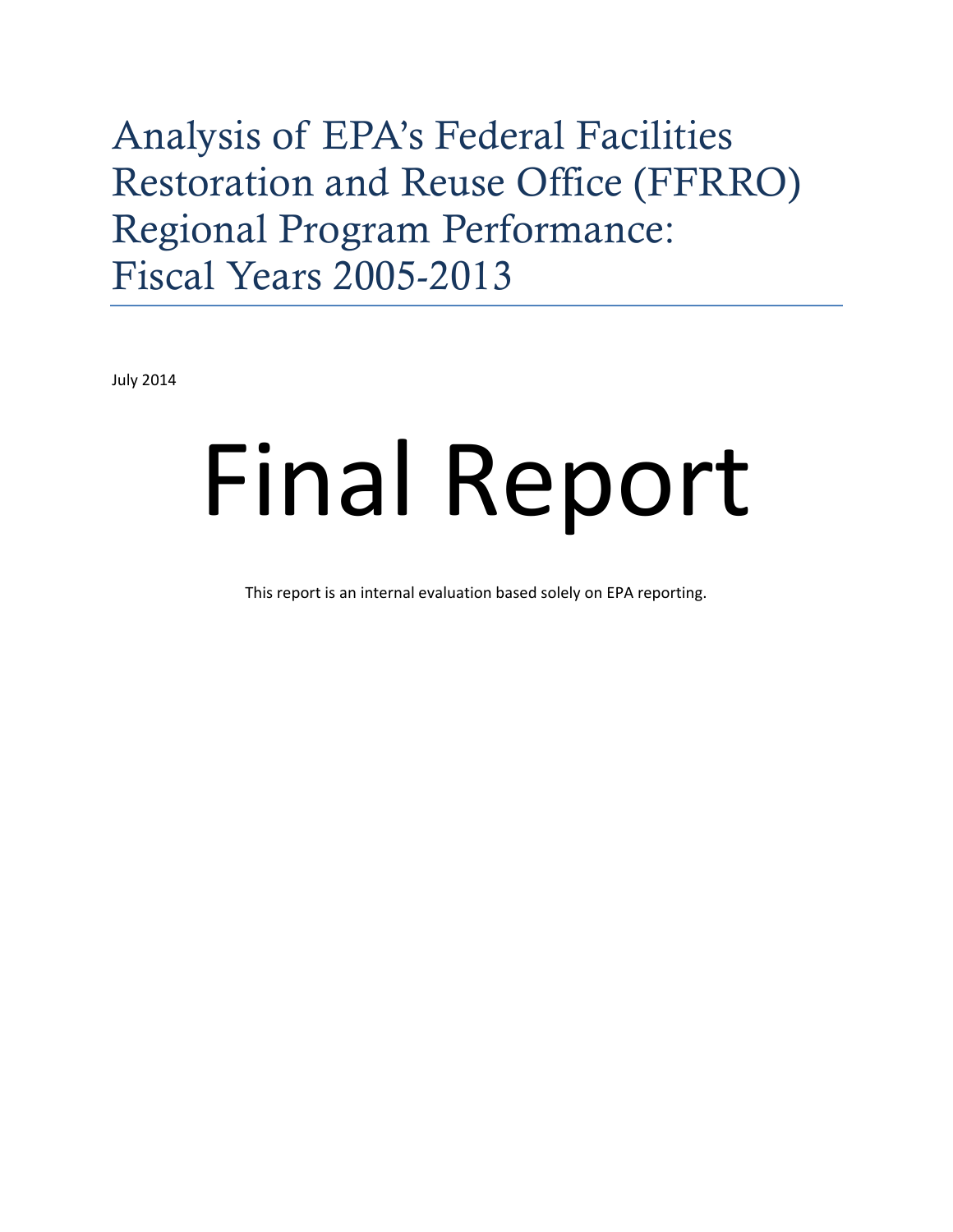# Acronyms/Abbreviations

| Applicable or Relevant and Appropriate Requirements |
|-----------------------------------------------------|
| National Priorities List Construction Completions   |
| <b>Decision Documents</b>                           |
| Department of Defense                               |
| <b>Environmental Protection Agency</b>              |
| Federal Facilities Restoration and Reuse Office     |
| <b>Records of Decision</b>                          |
| <b>Five-Year Reviews</b>                            |
| <b>Institutional Control</b>                        |
| <b>Military Munitions Response Program</b>          |
| <b>Other Federal Agency</b>                         |
| <b>Remedial Action Project Completions</b>          |
| <b>Remedial Action Starts</b>                       |
| Remedial Investigation / Feasibility Study Starts   |
| Record of Decision                                  |
| Sitewide Ready for Anticipated Use                  |
| Trichloroethylene                                   |
| <b>Unexploded Ordnance</b>                          |
|                                                     |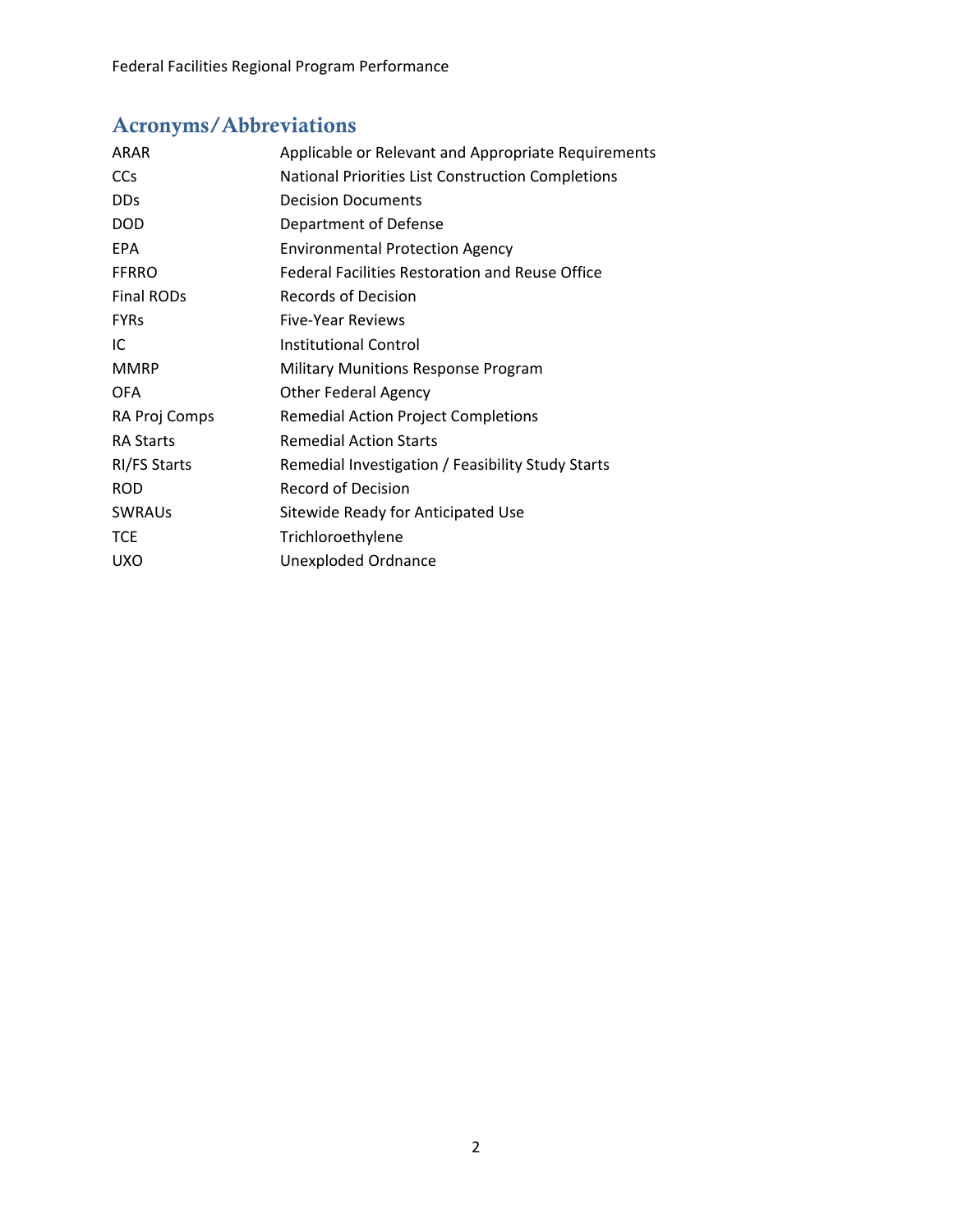# Introduction

This report summarizes a series of analyses of the Federal Facilities Restoration and Reuse Office (FFRRO) regional programs' performance in meeting annual targets for the last nine years. These analyses are intended to assist EPA in understanding more fully the national trends over time, the challenges encountered by the Regions as they strive to meet their targets, and the ways in which Regions can continue their positive performance.

The report comprises two parts. Part I is a statistical analysis of the past nine years (2005‐2013) of regional performance data regarding eight targeted measures. Part II is an analysis of the data gathered from regional offices regarding reasons for missed/substituted targets.

# Background

Regions set outyear targets during workplanning sessions with headquarters. Significant work goes into establishing targets, including analyzing site-specific technical, schedule, and funding issues as well as general policy and strategic planning questions. Reviews and discussions are also conducted throughout the fiscal year to monitor progress and evaluate resource allocations.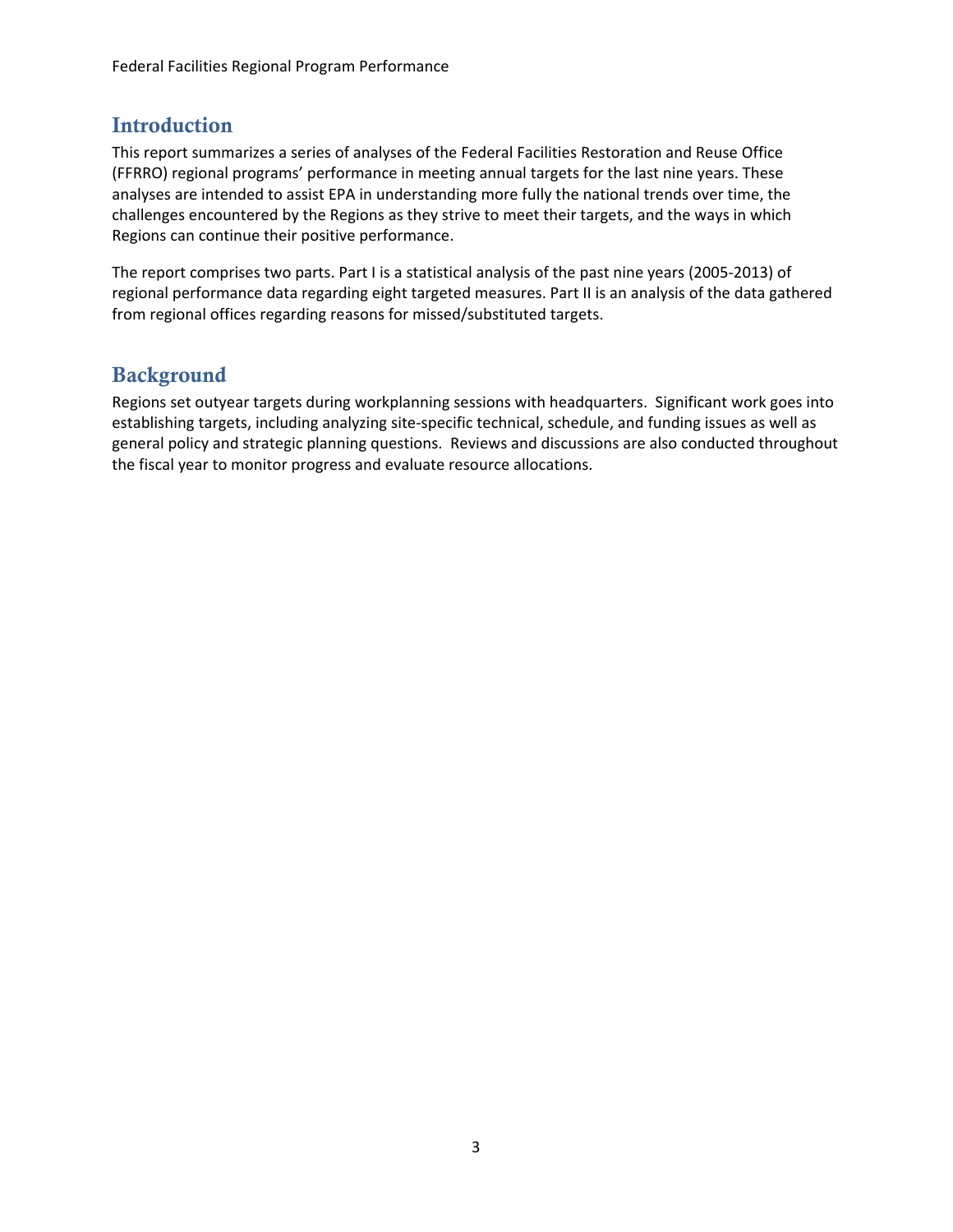# Part I. Analysis of Targets Met and Missed

# Section 1. Data Characteristics and Assumptions

Part I analyzes the factors affecting EPA Regions meeting their annual federal facility cleanup targets. Fiscal year 2005‐2013 data was reviewed regarding the eight program measures from all ten EPA Regions. The measures are:

- Decision Documents (DDs)
- Final Records of Decision (Final RODs)
- Five-Year Reviews (FYRs)
- National Priorities List Construction Completions (CCs)
- Remedial Action Project Completions (RA Proj Comps)
- Remedial Action Starts (RA Starts)
- Remedial Investigation/Feasibility Study Starts (RI/FS Starts)
- **•** Sitewide Ready for Anticipated Use (SWRAUs)

Several statistical approaches were explored before deciding on the final approach presented in this report. It was concluded that the most reasonable approach was to accept substitute sites: Regions that changed their original site(s)—for measures requiring specific site designations—were considered to have *met* their target(s). In addition, all data (for any Region, year, and measure combination) was excluded with zero targets/ zero actuals. Thus, a neutral set-aside of these data was created, neither rewarding nor penalizing Regions having target values (and corresponding end‐of‐year accomplishments) that equaled zero.

Note that since EPA did not collect Sitewide Ready for Anticipated Use (SWRAUs) data in 2005 and 2006, the tables/figures below contain 20 fewer data points for this measure.

Our final data decision criteria were:

- Target (regional commitment) = Actual (end‐of‐year accomplishment) is a Met (excluding Target  $0 =$  Actual 0).
- Target with site substitution is a Met.
- Target with higher Actual value is a Met.
- Target with lower Actual value is a Miss.
- Target 0 = Actual 0 is removed from the analysis.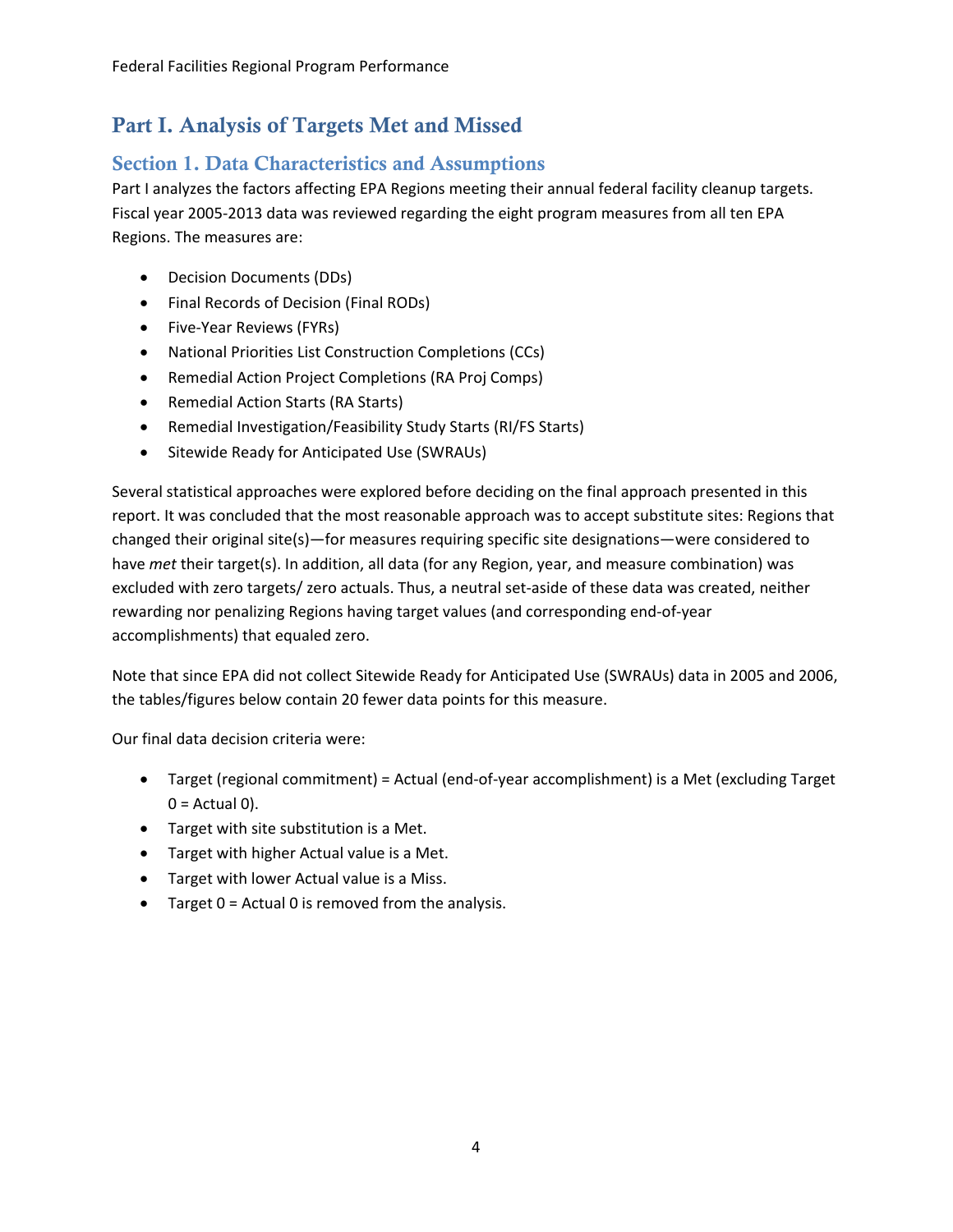Table 1 displays the number of data points by performance measure (total = 486), ordered by percentage met (lowest to highest). The **Target 0 = Actual 0** row displays the 214 data points where Regions committed to zero targets –which were eliminated from the analysis.

| <b>Category</b> | <b>Final</b> | <b>RA</b>     | <b>SWRAUS</b> | <b>RA Proj</b> | <b>DDs</b> | <b>CCs</b> | <b>FYRs</b> | <b>RI/FS</b>  | <b>Total</b> |
|-----------------|--------------|---------------|---------------|----------------|------------|------------|-------------|---------------|--------------|
|                 | <b>RODs</b>  | <b>Starts</b> |               | <b>Comps</b>   |            |            |             | <b>Starts</b> |              |
| <b>Met</b>      | 19           | 53            | 29            | 64             | 72         | 23         | 69          | 44            | 373          |
| Percentage      | 44.2%        | 69.7%         | 74.4%         | 80.0%          | 80.0%      | 82.1%      | 85.2%       | 89.8%         | N/A          |
| Met             |              |               |               |                |            |            |             |               |              |
| <b>Missed</b>   | 24           | 23            | 10            | 16             | 18         | 5          | 12          | 5             | 113          |
| Target $0 =$    | 47           | 14            | 31            | 10             | $\Omega$   | 62         | 9           | 41            | 214          |
| <b>Actual 0</b> |              |               |               |                |            |            |             |               |              |
| Data Not        | 0            | 0             | 20            | $\Omega$       | $\Omega$   | $\Omega$   | $\Omega$    | $\Omega$      | 20           |
| Available       |              |               |               |                |            |            |             |               |              |
| Total           | 90           | 90            | 70            | 90             | 90         | 90         | 90          | 90            | 700          |
| <b>Total in</b> | 43           | 76            | 39            | 80             | 90         | 28         | 81          | 49            | 486          |
| Final           |              |               |               |                |            |            |             |               |              |
| <b>Analysis</b> |              |               |               |                |            |            |             |               |              |

**Table 1. Number of Data Points by Measure (2005‐2013)**

Figure 1 graphically displays the percentage of targets met by measure.



**Figure 1. Percentage of Targets Met by Measure (2005‐2013)**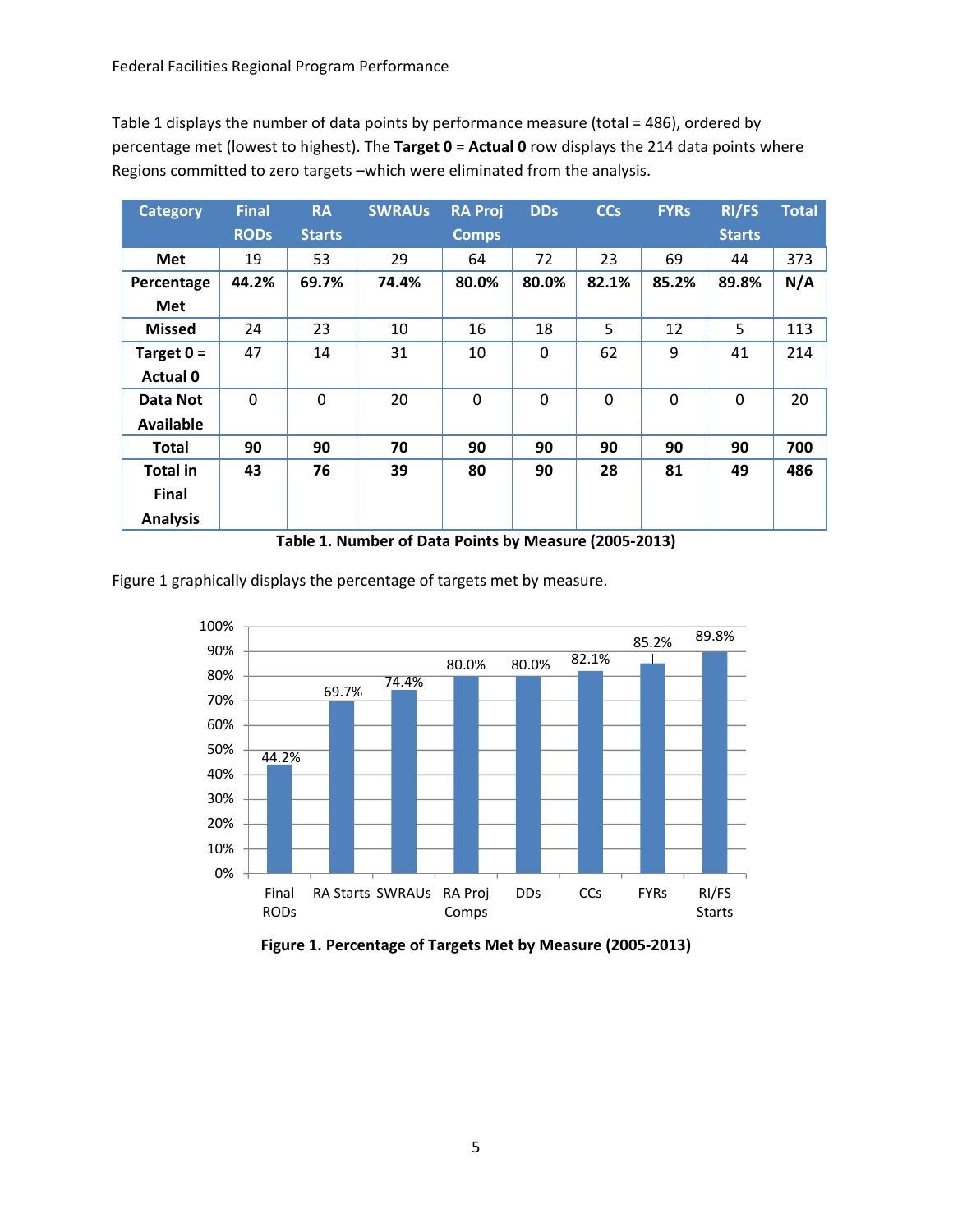#### Section 2. Year Analysis

Table 2 displays the number of targets met/missed by year, across all measures and Regions. The **2005** and **2006** rows each have 10 fewer data points since the SWRAUs measure did not begin until 2007.

| Year    | <b>Targets</b><br><b>Met</b> | Percentage<br><b>Met</b> | <b>Targets</b><br><b>Missed</b> | <b>Total in</b><br><b>Analysis</b> | Target $0 =$<br><b>Actual 0</b> | <b>Total</b> |
|---------|------------------------------|--------------------------|---------------------------------|------------------------------------|---------------------------------|--------------|
| 2005    | 40                           | 75.5%                    | 13                              | 53                                 | 17                              | 70           |
| 2006    | 37                           | 71.2%                    | 15                              | 52                                 | 18                              | 70           |
| 2007    | 38                           | 61.3%                    | 24                              | 62                                 | 18                              | 80           |
| 2008    | 44                           | 78.6%                    | 12                              | 56                                 | 24                              | 80           |
| 2009    | 49                           | 84.5%                    | 9                               | 58                                 | 22                              | 80           |
| 2010    | 52                           | 85.2%                    | 9                               | 61                                 | 19                              | 80           |
| 2011    | 42                           | 82.4%                    | 9                               | 51                                 | 29                              | 80           |
| 2012    | 37                           | 82.2%                    | 8                               | 45                                 | 35                              | 80           |
| 2013    | 34                           | 70.8%                    | 14                              | 48                                 | 32                              | 80           |
| Total = | 373                          | N/A                      | 113                             | 486                                | 214                             | 700          |

**Table 2. Number of Targets Met/Missed by Year (2005‐2013)**

Figure 2 graphically presents the data from Table 2. It indicates that Regions met more targets than missed, and it seems that in general, the Regions were meeting their targets more frequently over time through FY 2010. FY 2011 ‐ FY 2013 saw a yearly increase in missed targets due to directed cuts to FFRRO's budget and FTE after FY 2010. Resource implications were magnified in FY 2013 with sequestration and furloughs at the EPA.



**Figure 2. Number of Targets Met/Missed by Year (2005‐2013)**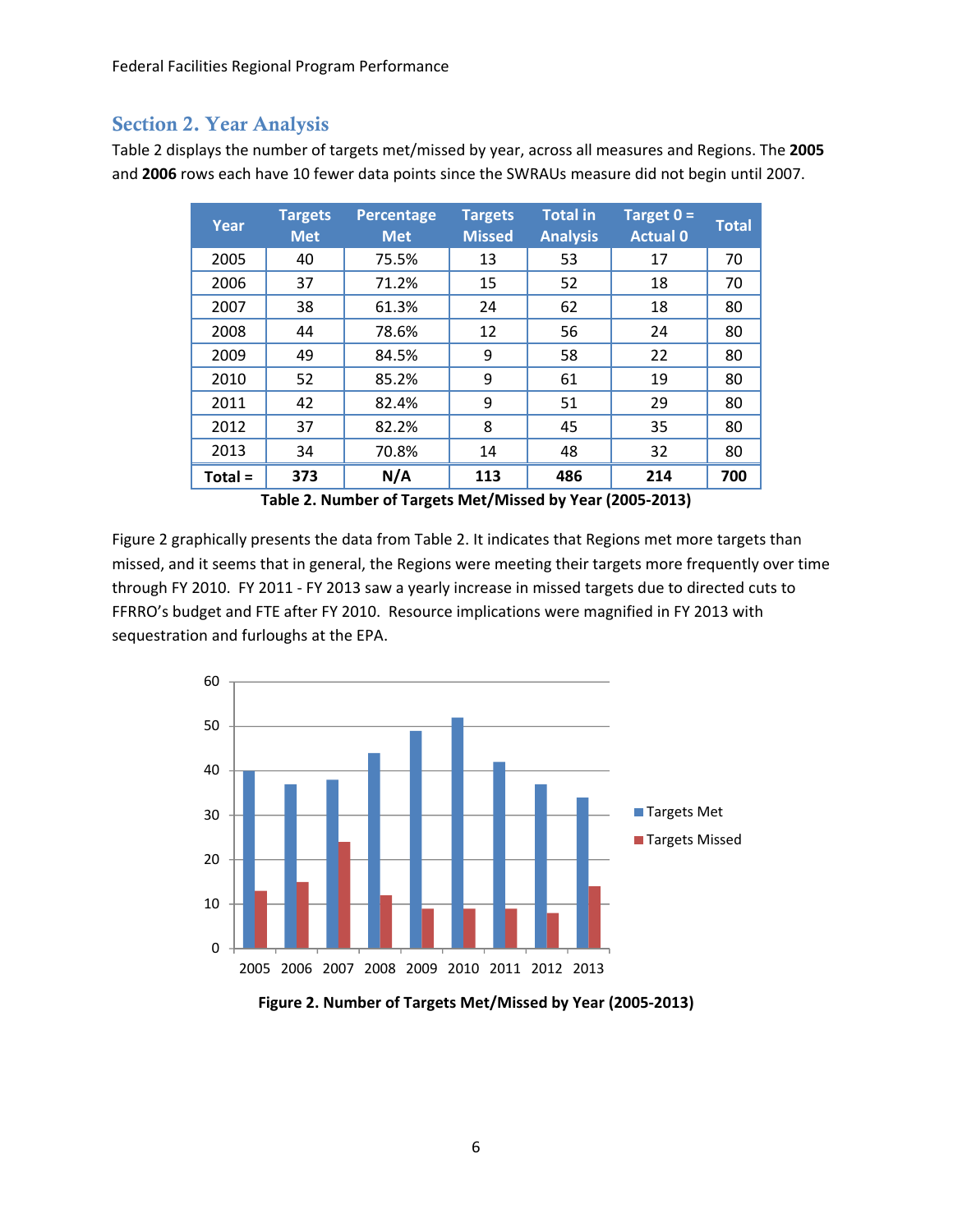Figure 3a indicates that there is no statistically significant trend (p-value = 0.1361) through time, based on results from Kendall's statistical test for trend. The test indicates that the trend line is no different from one with a slope of zero. Thus, the number of targets met across Regions and measures is not increasing or decreasing in a statistically significant manner over the nine‐year period.



**Figure 3a. Graphical display of Table 2 target met data expressed as percentages, with the trend line superimposed on the data, the regression equation below the trend line, and R2 printed on the graph.**

Figure 3b indicates that the Regions decreased the number of measures to which they committed zero targets in FY 2013.



**Figure 3b. Percentage of Zero Targets (Relative to Total Possible Targets) by Year**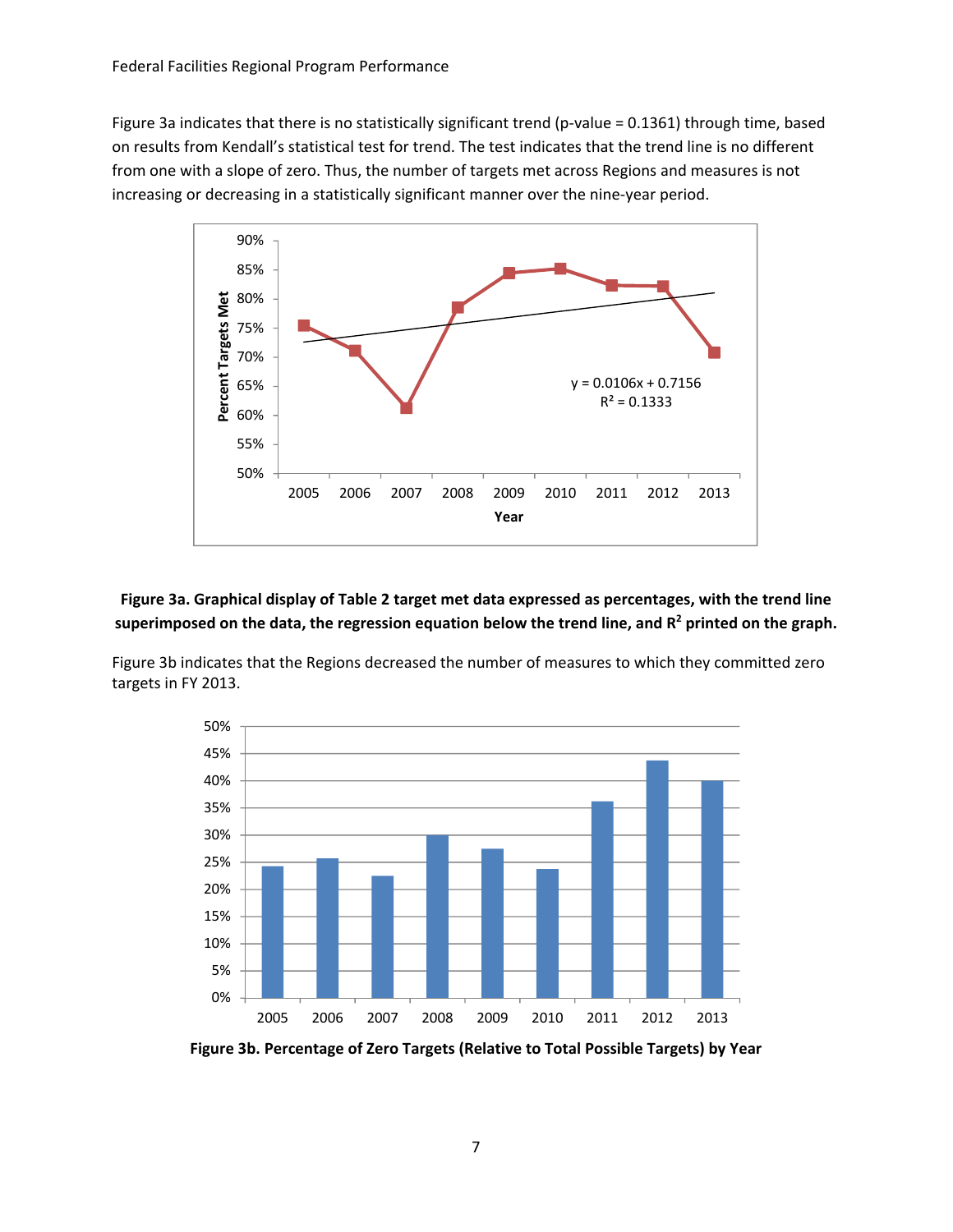Figure 3c demonstrates the difference between Regions in terms of the percentage of measures to which they committed zero targets.



**Figure 3c. Percentage of Zero Targets (Relative to Total Possible Targets) by Region (2005‐2013)**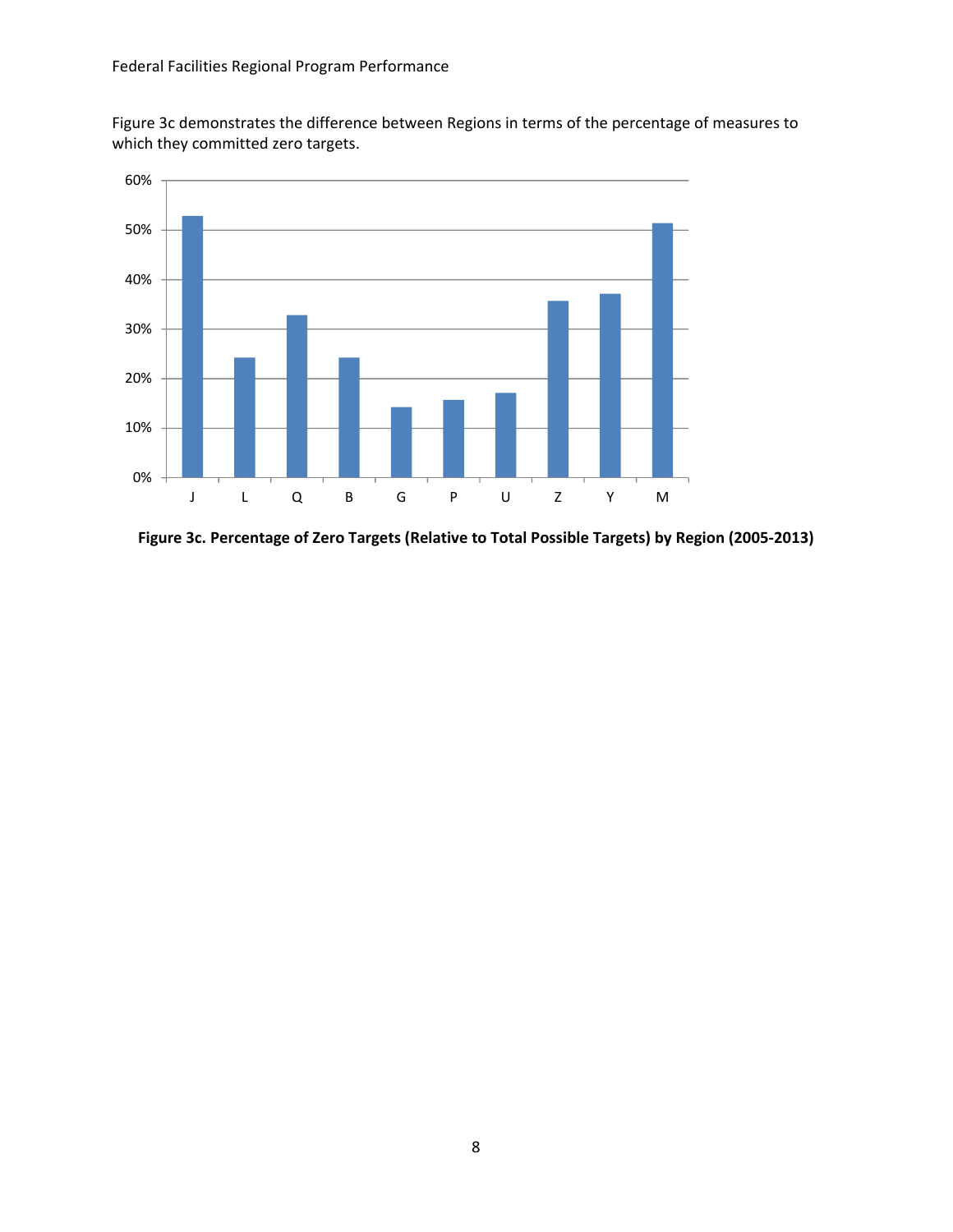#### Section 3. Measure Analysis

Based on Table 1, the number of targets met by the Regions was higher for every measure than the number of targets missed with the exception of Final RODs. The Regions had higher totals for FYRs, DDs, and RA Project Completions due to the fact that fewer data were removed from the analysis for these measures (zero estimated/actual targets); as a result, these measures had a high number of targets met.



**Figure 4. Number of Targets Met/Missed by Measure (2005‐2013)**

| Year                     | <b>Final</b><br><b>RODs</b> | <b>CCs</b>   | <b>SWRAUS</b>  | <b>FYRs</b>    | <b>DDs</b>       | <b>RA Proj</b><br><b>Comps</b> | RI/FS<br><b>Starts</b> | <b>RA</b><br><b>Starts</b> |
|--------------------------|-----------------------------|--------------|----------------|----------------|------------------|--------------------------------|------------------------|----------------------------|
| 2005                     | 3                           | 3            | <b>NA</b>      | 8              | 9                | 7                              | 5                      | 5                          |
| 2006                     | 4                           | 5            | ΝA             | 6              | $\overline{7}$   | 6                              | 4                      | 5                          |
| 2007                     | $\mathbf{1}$                | 4            | 5              | 5              | 9                | 3                              | 6                      | 5                          |
| 2008                     | 3                           | $\mathbf{1}$ | $\overline{7}$ | $\overline{7}$ | $\overline{7}$   | 8                              | 5                      | 6                          |
| 2009                     | 3                           | 4            | 4              | 10             | 9                | 9                              | 5                      | 5                          |
| 2010                     | 3                           | 4            | 4              | $\overline{7}$ | 9                | 10                             | 6                      | 9                          |
| 2011                     | 0                           | $\mathbf{1}$ | 4              | 9              | 9                | 8                              | 5                      | 6                          |
| 2012                     | $\mathbf{1}$                | $\mathbf{1}$ | $\mathbf{1}$   | 8              | 8                | $\overline{7}$                 | 5                      | 6                          |
| 2013                     | $\mathbf{1}$                | $\mathbf 0$  | 4              | 9              | 5                | 6                              | 3                      | 6                          |
| <b>Total Met</b>         | 19                          | 23           | 29             | 69             | 72               | 64                             | 44                     | 53                         |
| % Met                    | 44.2%                       | 82.1%        | 74.4%          | 85.2%          | 80.0%            | 80.0%                          | 89.8%                  | 69.7%                      |
| Target<br>Missed         | 24                          | 5            | 10             | 12             | 18               | 16                             | 5                      | 23                         |
| Target $0 =$<br>Actual 0 | 47                          | 62           | 31             | 9              | $\boldsymbol{0}$ | 10                             | 41                     | 14                         |

Table 3 presents the number of targets met for each measure, by year.

**Table 3. Number of Targets Met by Measure and Year (2005‐2013)**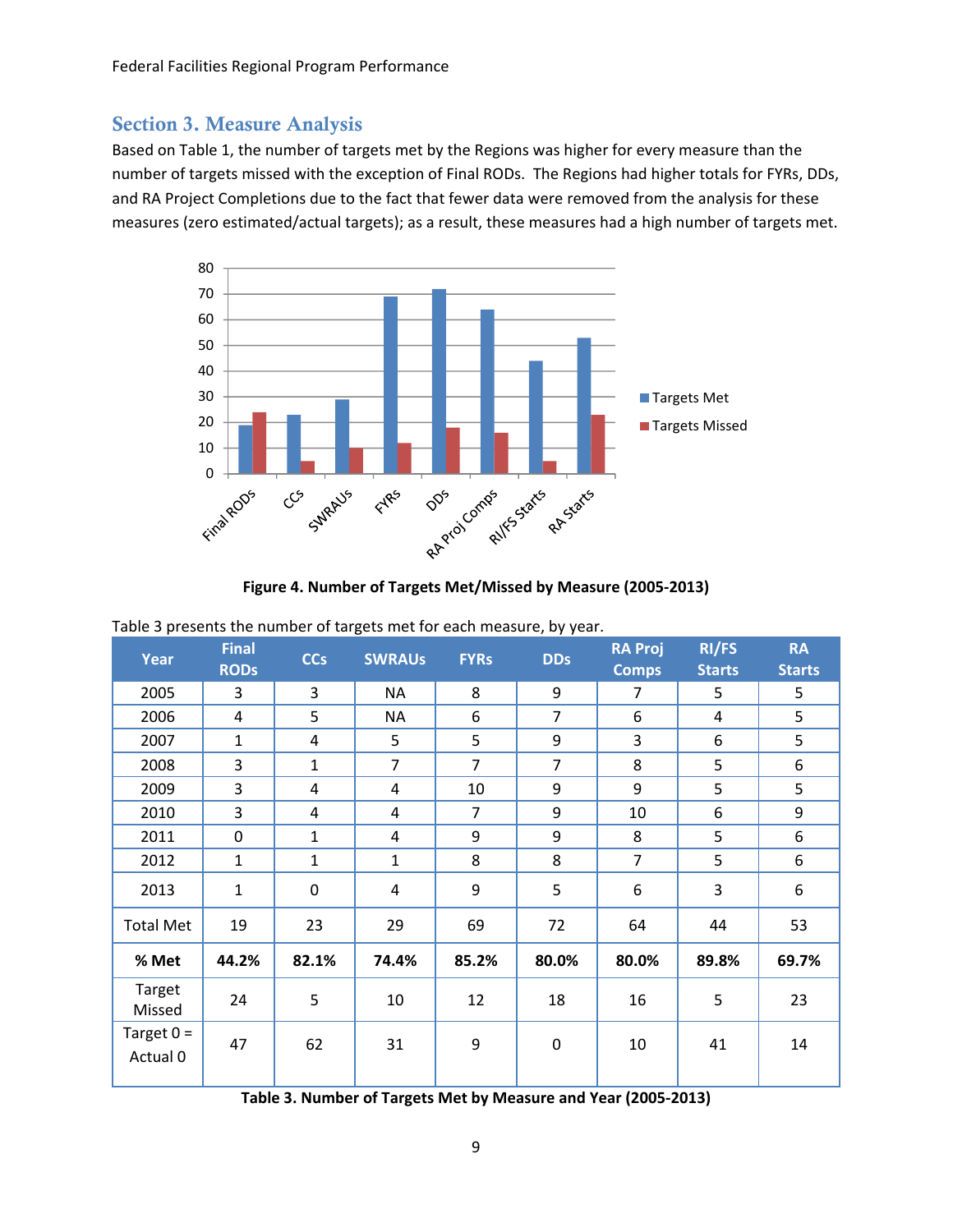# Section 4. Regional Analysis

Table 4 and Figure 5 present the number of targets met/missed by Region.

| <b>Region</b> | <b>Targets</b><br><b>Met</b> | <b>Percent</b><br><b>Met</b> | <b>Targets</b><br><b>Missed</b> | <b>Total in</b><br><b>Analysis</b> | Target $0 =$<br><b>Actual 0</b> |
|---------------|------------------------------|------------------------------|---------------------------------|------------------------------------|---------------------------------|
|               | 23                           | 69.7%                        | 10                              | 33                                 | 37                              |
| L             | 53                           | 100.0%                       | 0                               | 53                                 | 17                              |
| Q             | 29                           | 61.7%                        | 18                              | 47                                 | 23                              |
| B             | 34                           | 64.2%                        | 19                              | 53                                 | 17                              |
| G             | 53                           | 88.3%                        | 7                               | 60                                 | 10                              |
| P             | 43                           | 72.9%                        | 16                              | 59                                 | 11                              |
| U             | 48                           | 82.8%                        | 10                              | 58                                 | 12                              |
| Z             | 35                           | 77.8%                        | 10                              | 45                                 | 25                              |
| Υ             | 25                           | 56.8%                        | 19                              | 44                                 | 26                              |
| М             | 30                           | 88.2%                        | 4                               | 34                                 | 36                              |
| <b>Total</b>  | 373                          | N/A                          | 113                             | 486                                | 214                             |

**Table 4. Number of Targets Met/Missed by Region (2005‐2013)1**



**Figure 5. Number of Targets Met/Missed by Region (2005‐2013)**

 $<sup>1</sup>$  Since the SWRAUs measure began in 2007, each Region has two fewer values.</sup>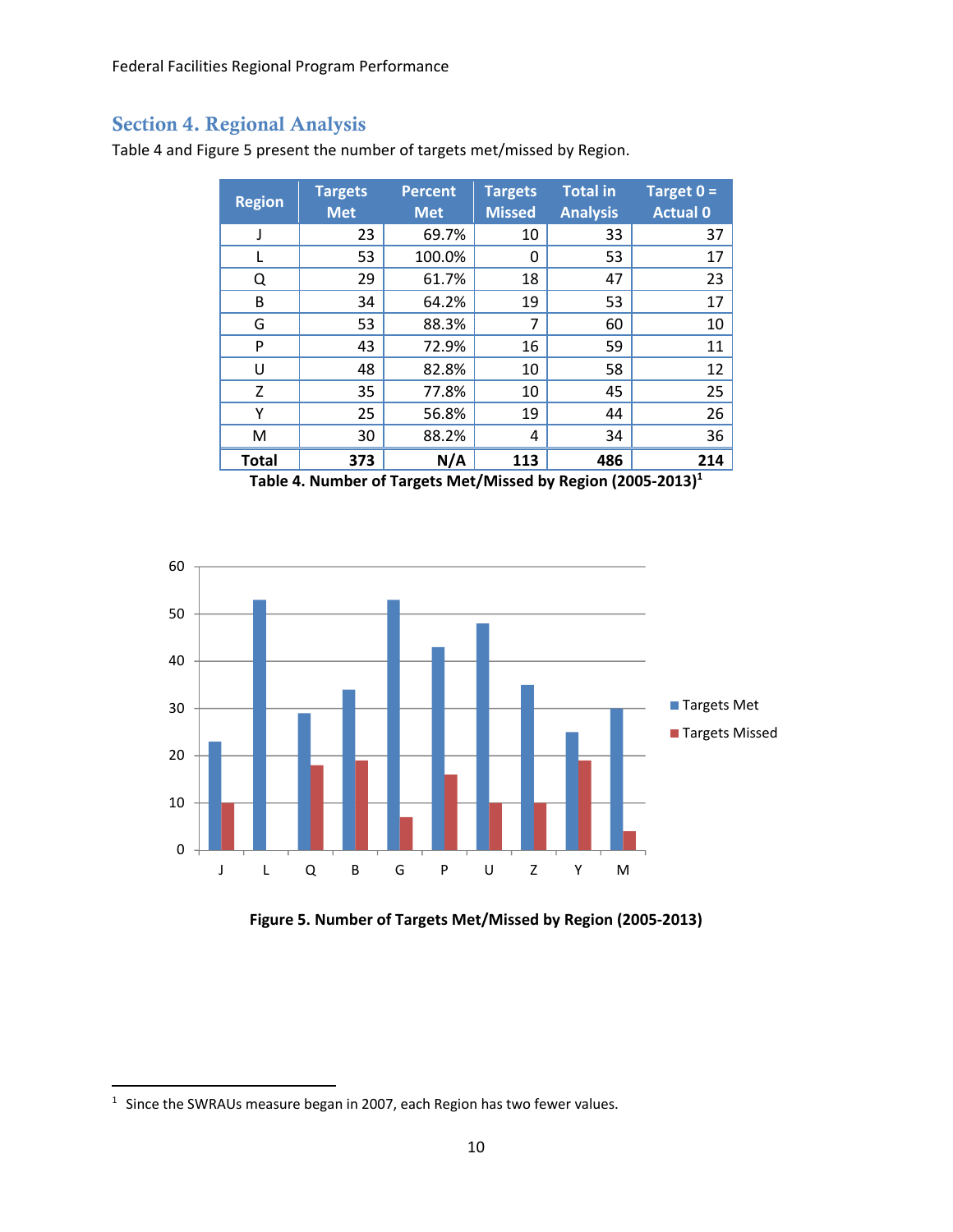

Figure 6 displays the percentage of targets met by Region, in descending order.



Figure 7 displays the total number of accomplishments, adding all of the values for all eight measures for the past eight years, by Region. It is useful to compare Figures 6 and 7 in order to assess (a) how well Regions met their targets and (b) the Regions' *numerical* accomplishments; this gives a glimpse as to how workload may factor into the assessment of each Region's performance.



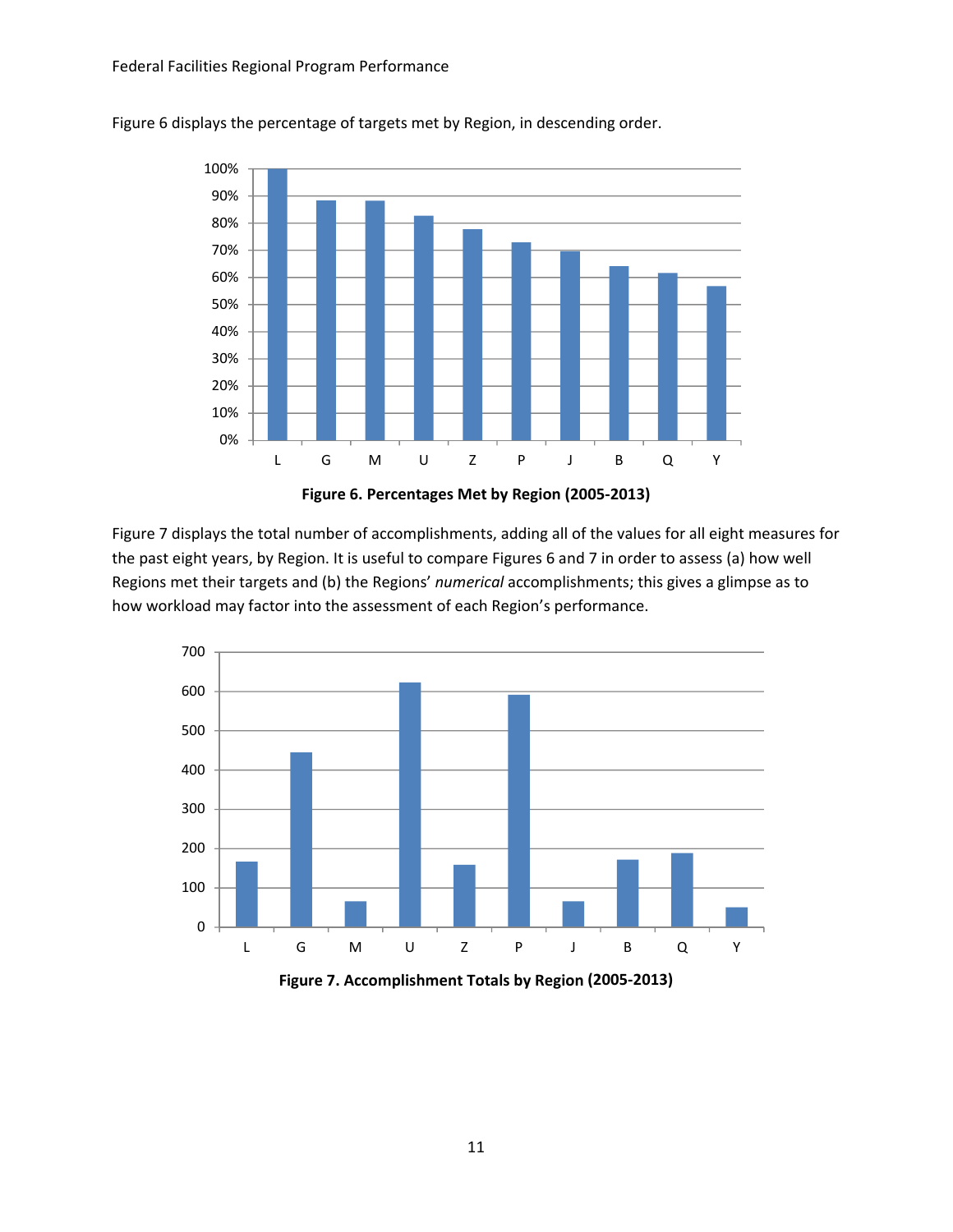Federal Facilities Regional Program Performance

#### Section 4.1 Regional Analysis by Measure<sup>2</sup>

Figure 8 presents the number of years in which each Region met/missed its Final ROD target. Region J had no Final ROD targets so there is no data to graph.



Figure 9 presents the number of years in which each Region met/missed its CC target.



**Its CCs Target (2005‐2013)**

<sup>&</sup>lt;sup>2</sup> All of the charts in this section show a maximum value of 9 since this report covers 9 fiscal years.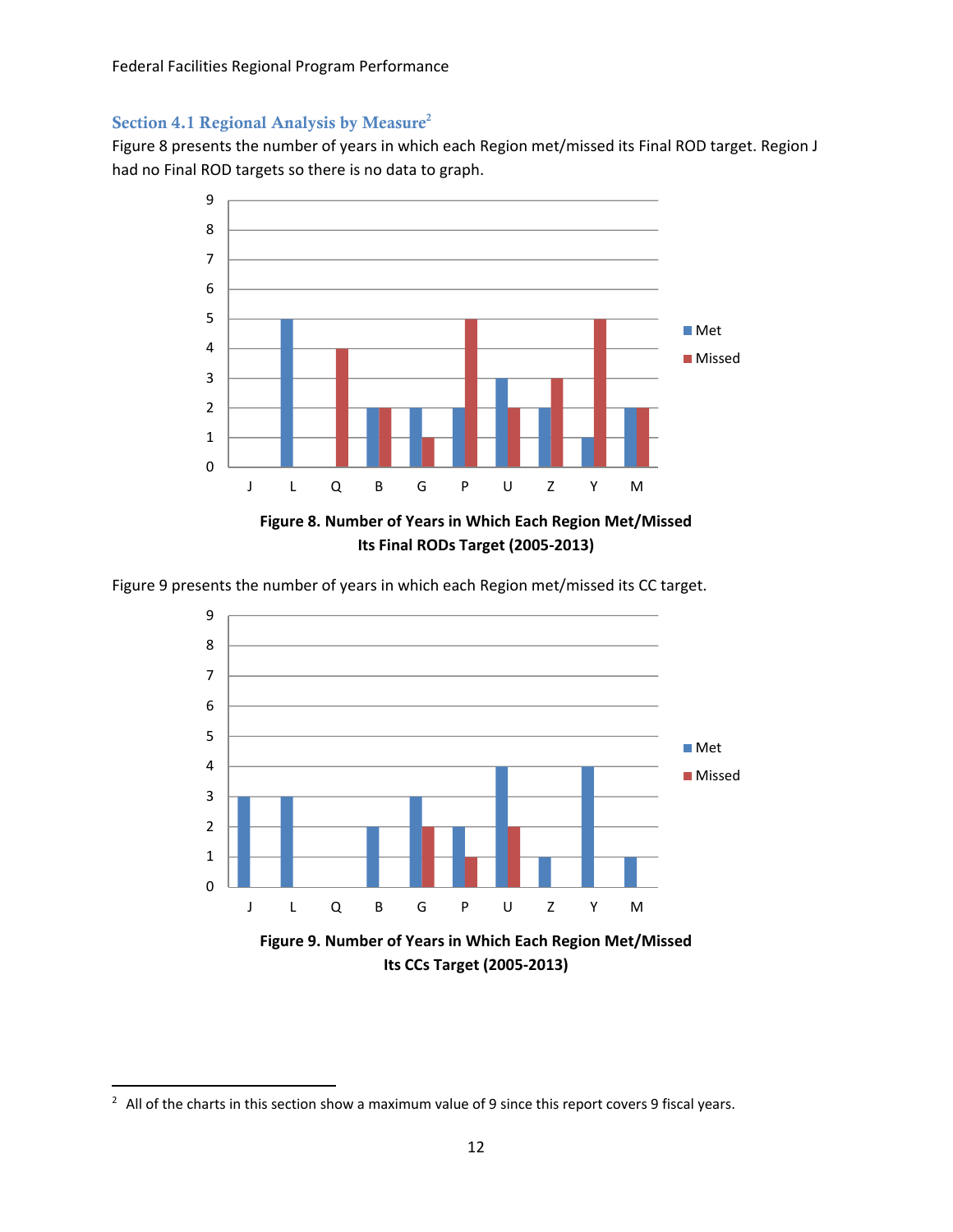Figure 10 presents the number of years in which each Region met/missed its SWRAU target (2007‐2013).



Figure 11 presents the number of years in which each Region met/missed its Five‐Year Review target.



**Figure 11. Number of Years in Which Each Region Met/Missed Its Five‐Year Reviews Target (2005‐2013)**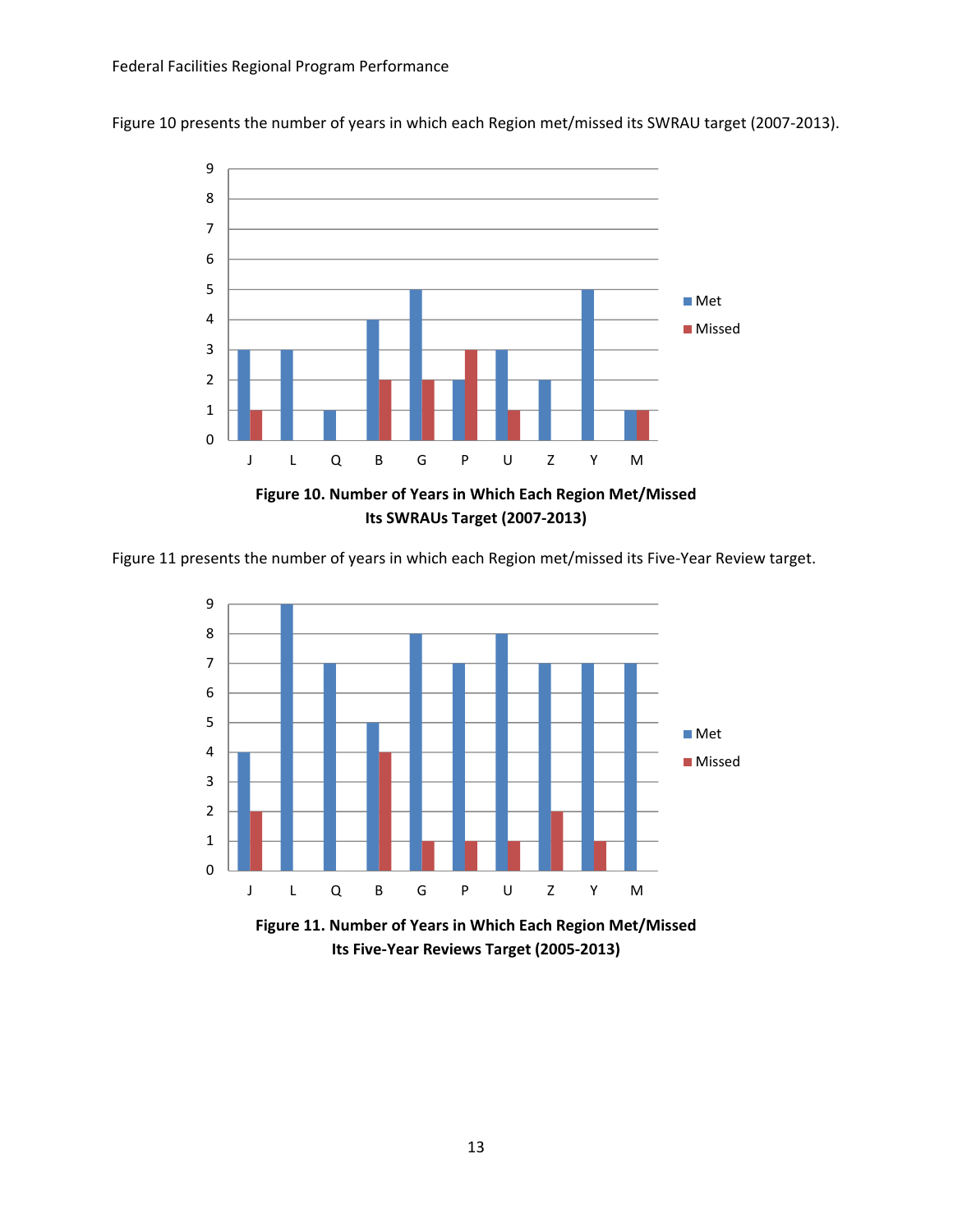

Figure 12 presents the number of years in which each Region met/missed its Decision Document target.



Figure 13 presents the number of years in which each Region met/missed its RA Project Completions target.



**Figure 13. Number of Years in Which Each Region Met/Missed Its RA Project Completions Target (2005‐2013)**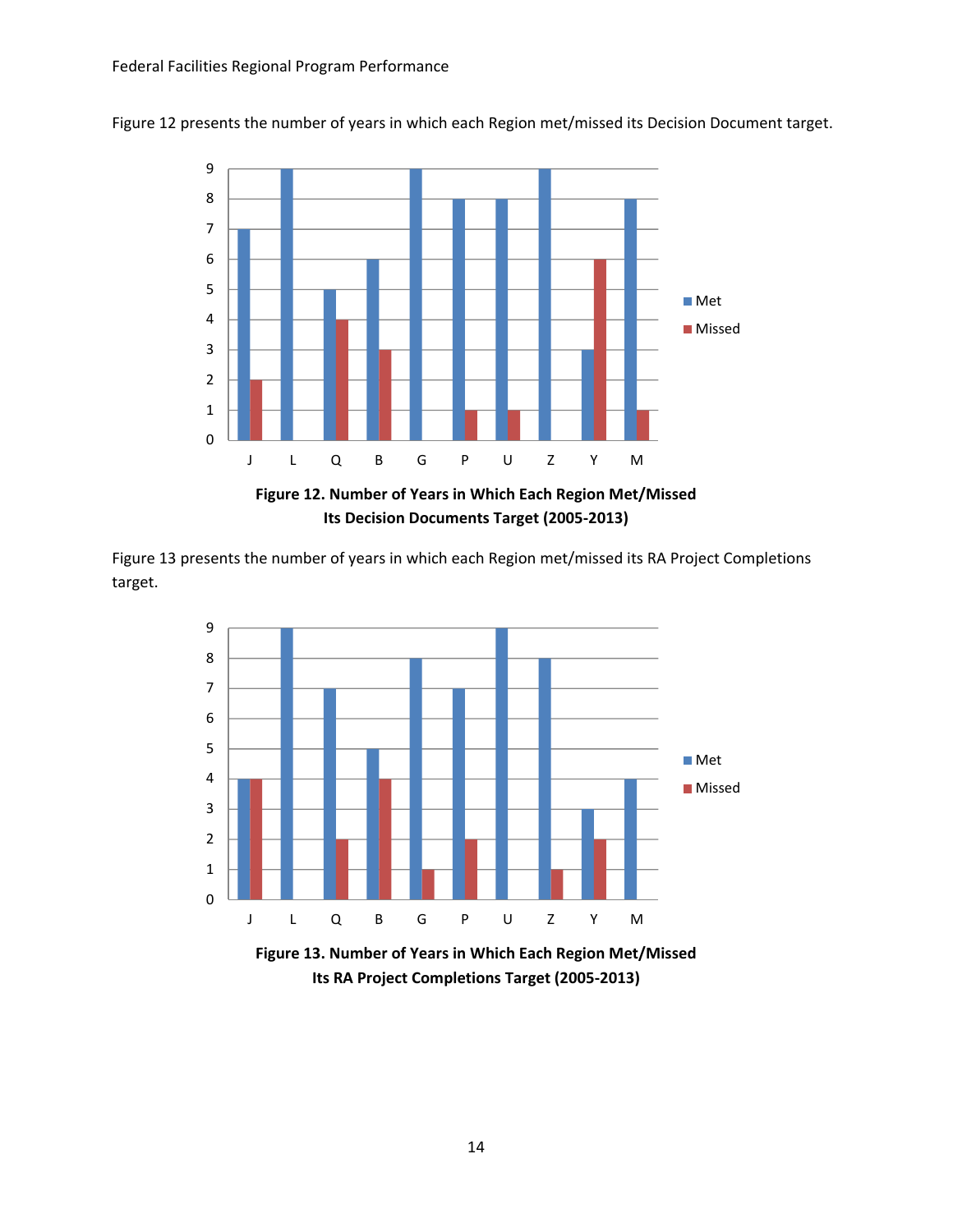

Figure 14 presents the number of years in which each Region met/missed its RI/FS Start target.

Figure 15 presents the number of years in which each Region met/missed its RA Start target.



**Figure 15. Number of Years in Which Each Region Met/Missed Its RA Starts Target (2005‐2013)**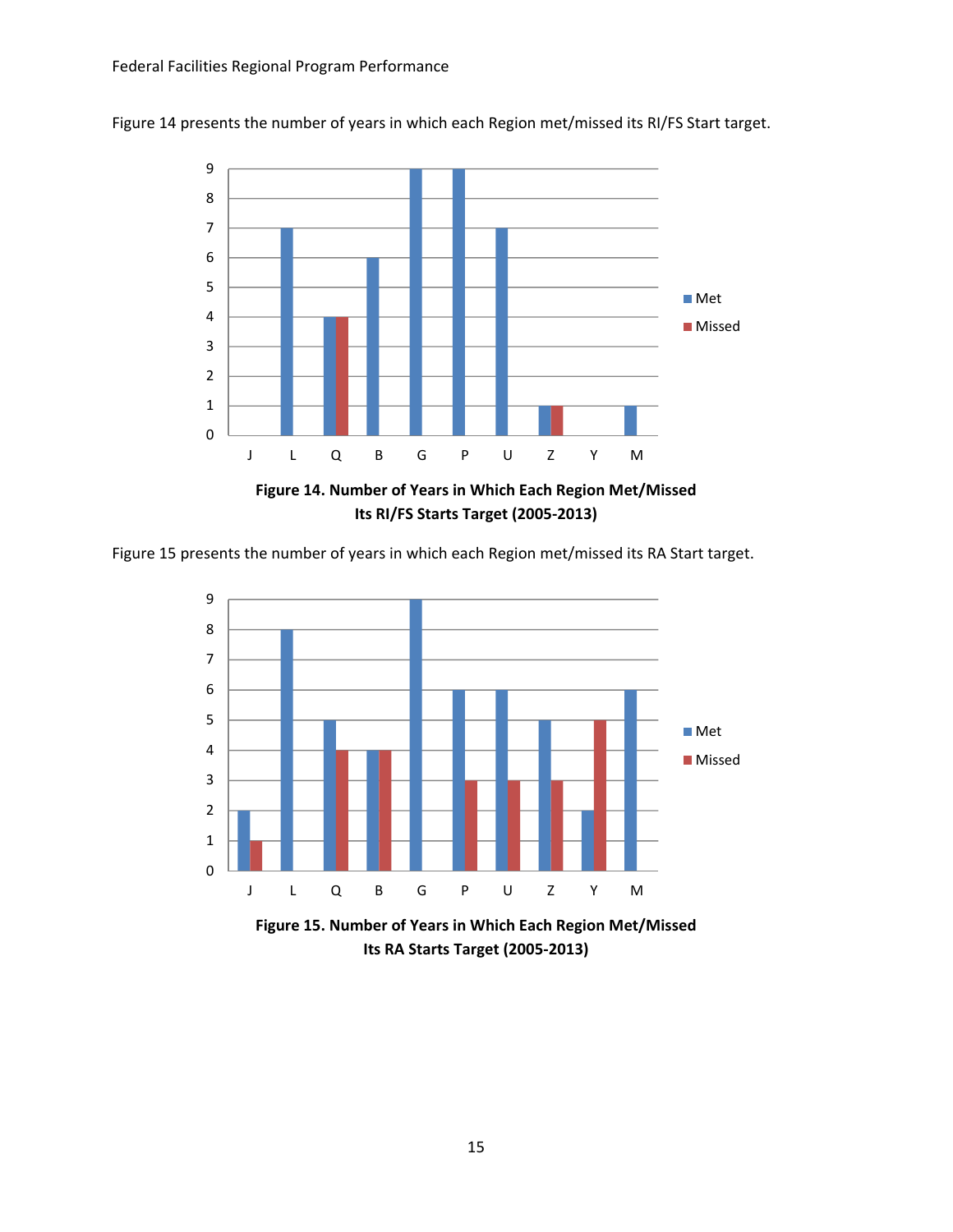# Part II. Analysis of Missed/Substitute-Target Explanations

# Section 1. Methodology

The following effort focused on compiling and analyzing the reasons for the Regions' missed/substitute targets. Explanations for missed targets were analyzed and catalogued under various categories; the next step was to assign appropriate parties responsibility for missed/substitute targets (Other Federal Agencies (OFA), EPA, state officials, and/or local officials).

**Note**: In Part I, it was indicated that if a Region met a target by substituting one site for another, then that substitution "counted" – i.e., Regions were recognized for meeting their numerical targets, regardless of whether they did so with their originally designated sites. For Part II's analysis, however, explanations were sought for any originally targeted site that did not meet its goal, even if the Region found a substitute. Thus, Part II's data include both missed and substituted sites.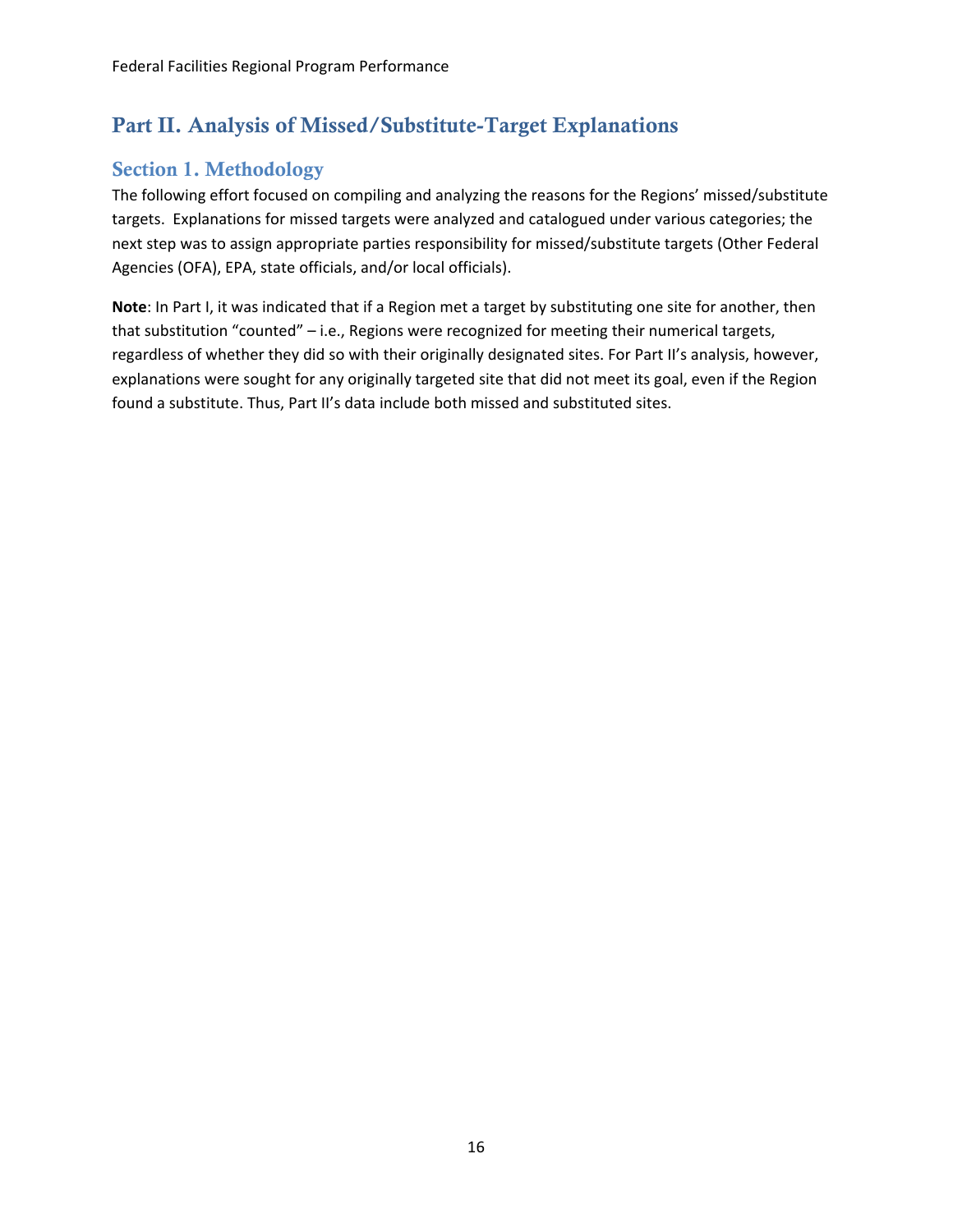## Section 2. Results

#### Section 2.1. Categories

Figure 16 shows the distribution of explanations (from all Regions), by category.



**Figure 16. Missed/Substitute‐Target Explanations by Category (All Regions)** (The "Other" category includes chemical-specific issues, funding, etc. See Appendix B for a full list of **categories, including those under "Other.")**

Here are examples of the missed-target explanations:

- **Communication Issues (Internal)**
	- o RPM did not get final management approval by the end of the fiscal year.
- **Groundwater Issues**
	- o Dispute on beneficial reuse of groundwater and whether there were enough data to select a monitoring natural attenuation remedy.

#### **Remedy Disagreement**

- o Extensive discussion on the vapor intrusion components of the Supplemental Proposed Remedial Action Plan are ongoing and have not yet come to resolution.
- **Funding/Resource Limitations**
	- o Resource and workload constraints in the Region caused schedule delays.
- **IC Issues**
	- o Problems with proper documentation of Institutional Control (IC) implementation for some older RODs.
- **Remedy Schedule Slippage**
	- o Construction of the remedy as taken longer and is ongoing through the next fiscal year.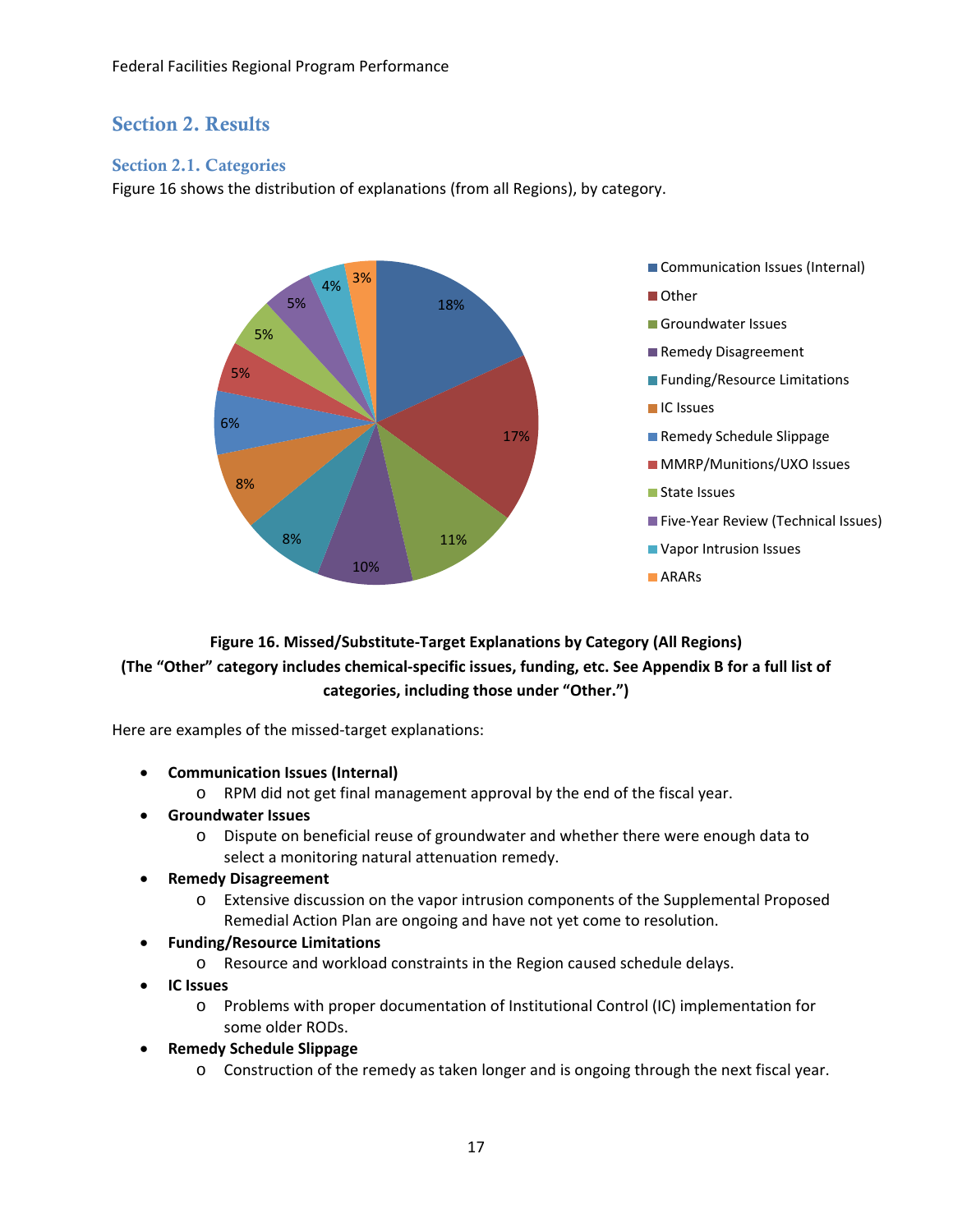#### **MMRP/Munitions/UXO Issues**

- o Remaining work involved the implementation of a new policy dealing with munitions and ordnance related substances.
- **State Issues**
	- o Conflicts between EPA, DOD and the State over TCE toxicity value, vapor intrusion, perchlorate sampling, and interpretation of state ARARs.
- **Five‐Year Review (Technical Issues)**
	- o DOD submitted a five‐year review document, and EPA responded with detailed comments. DOD was also pursuing a partial deletion at the site as a priority.

#### **Vapor Intrusion Issues**

- o EPA recommended that Navy conduct vapor intrusion studies to ensure the site remains protective.
- **ARARs**
	- o Unresolved issues regarding Alternate Concentration Limits.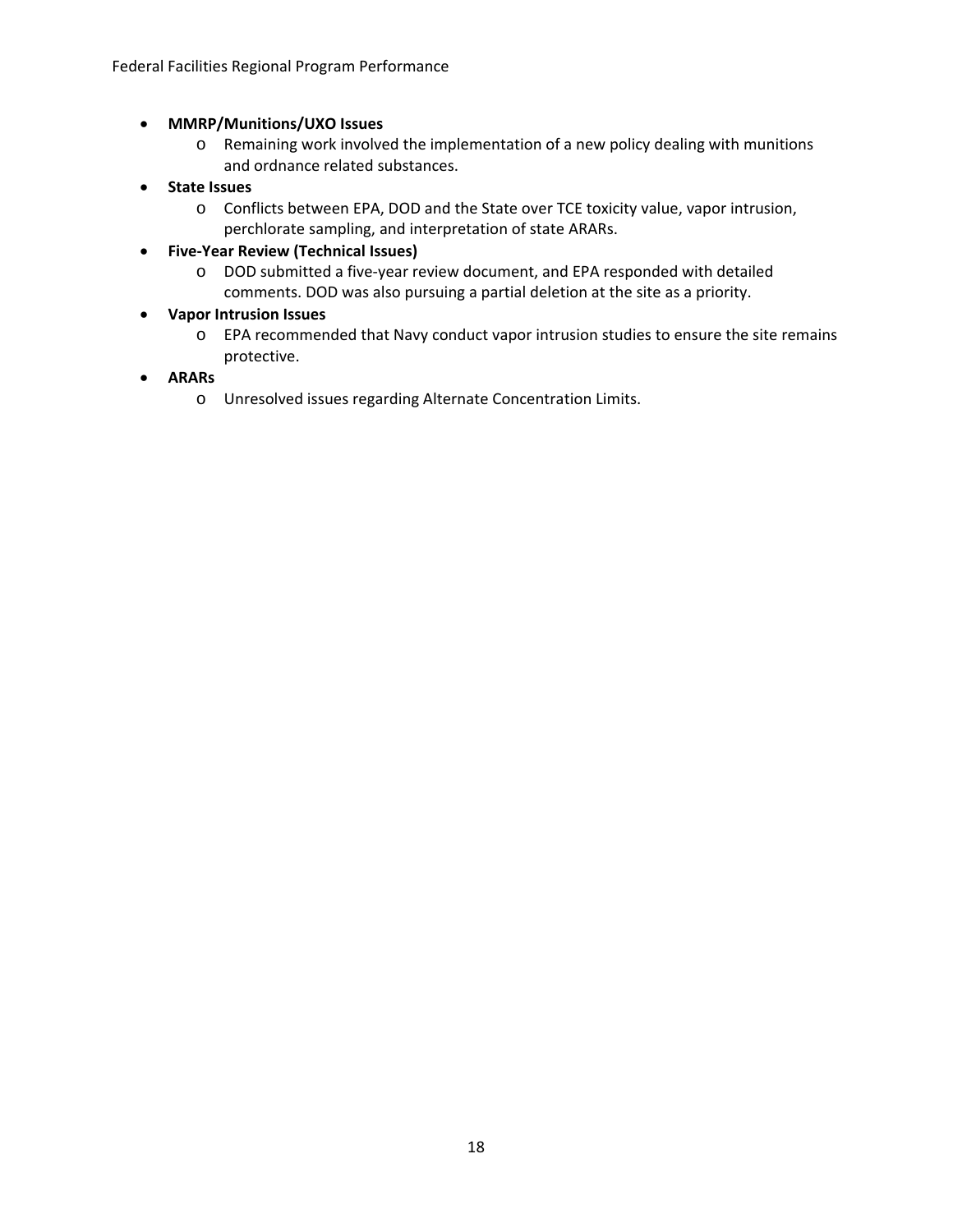#### Section 2.2. Distribution of Issues

Fifty five percent of the missed/substitute-target explanations' categories are distributed across either four or five Regions, 28% are distributed across six to nine Regions, and 17% are distributed across two to three Regions (see Figure 17).



**Figure 17. Distribution (Prevalence) of Categories**

More specifically:

- Nine Regions had missed targets involving **Communication Issues (Internal)**.
- Eight Regions had **IC Issues**.
- Seven Regions had **Remedy Disagreements**.
- Six Regions had **State Issues** and **Groundwater Issues.**
- Five Regions had **Communication Issues (OFA**), **Remedy Schedule Slippage**, **MMRP/Munitions/UXO Issues** and **Five‐Year Review (Technical Issues).**
- Four Regions had **ARARs**, **Communication Issues (Interagency), Chemical‐Specific Issues**, **Five‐ Year Review (Schedule Slippage)**, **Funding/Resource Limitations**, and **Vapor Intrusion Issues**.
- Three Regions had **Documents Revised by OFA**.
- Two Regions had **EPA Personnel Problems** and **New Contamination Discovered (Non‐ Munition)**.

For a chart showing the geographic breadth of each category, see Appendix C.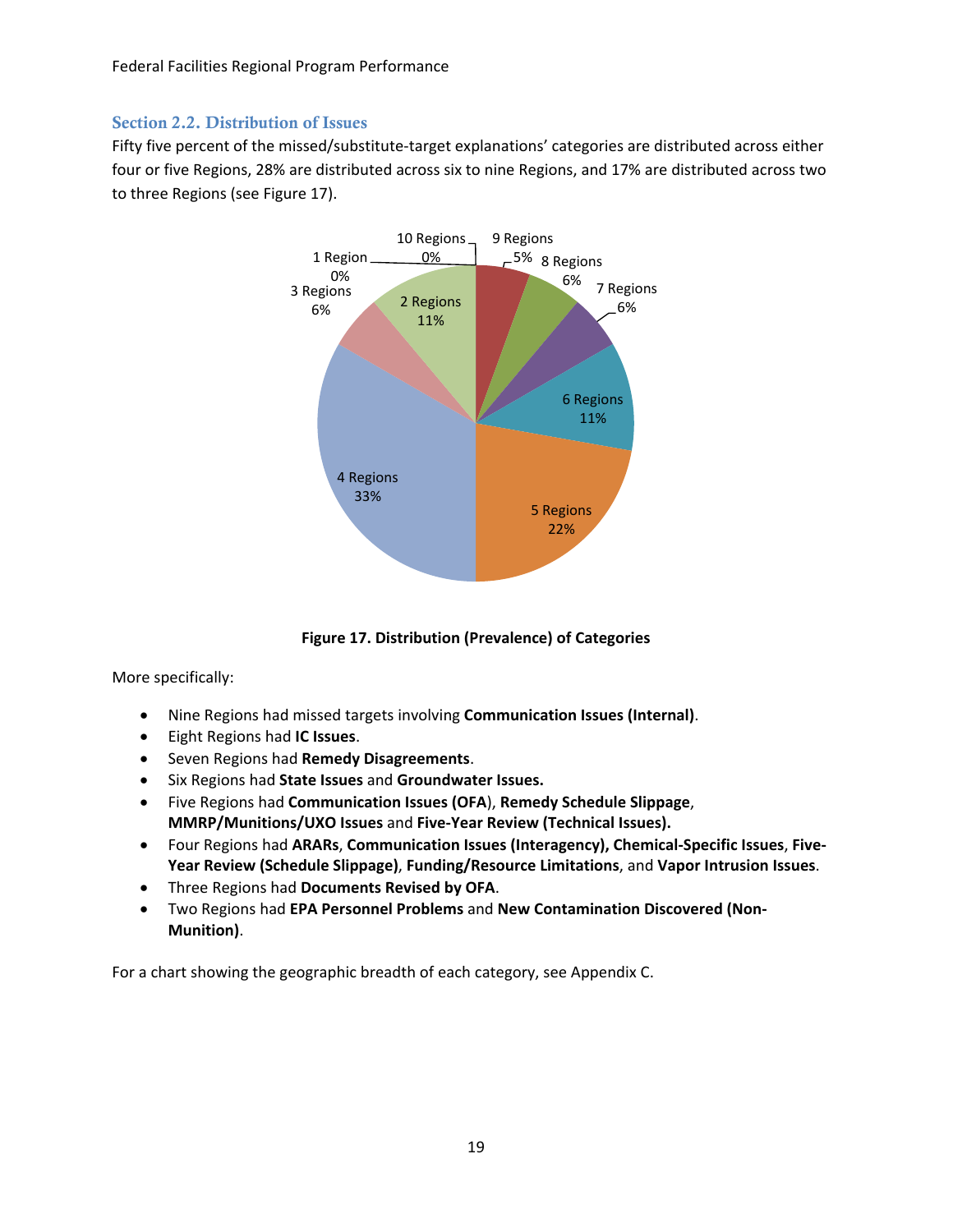#### Section 2.3. Responsibility

Figure 18 shows the distribution of parties responsible for missed/substitute targets (all Regions).



#### **Figure 18. Responsible Parties (All Regions)3**

Figure 19 shows the distribution of parties responsible—within each Region—for missed/substitute targets, based on how often respondents identified them as such.





<sup>&</sup>lt;sup>3</sup> "Unspecified" signifies missed targets for which responsibility was not clearly identifiable.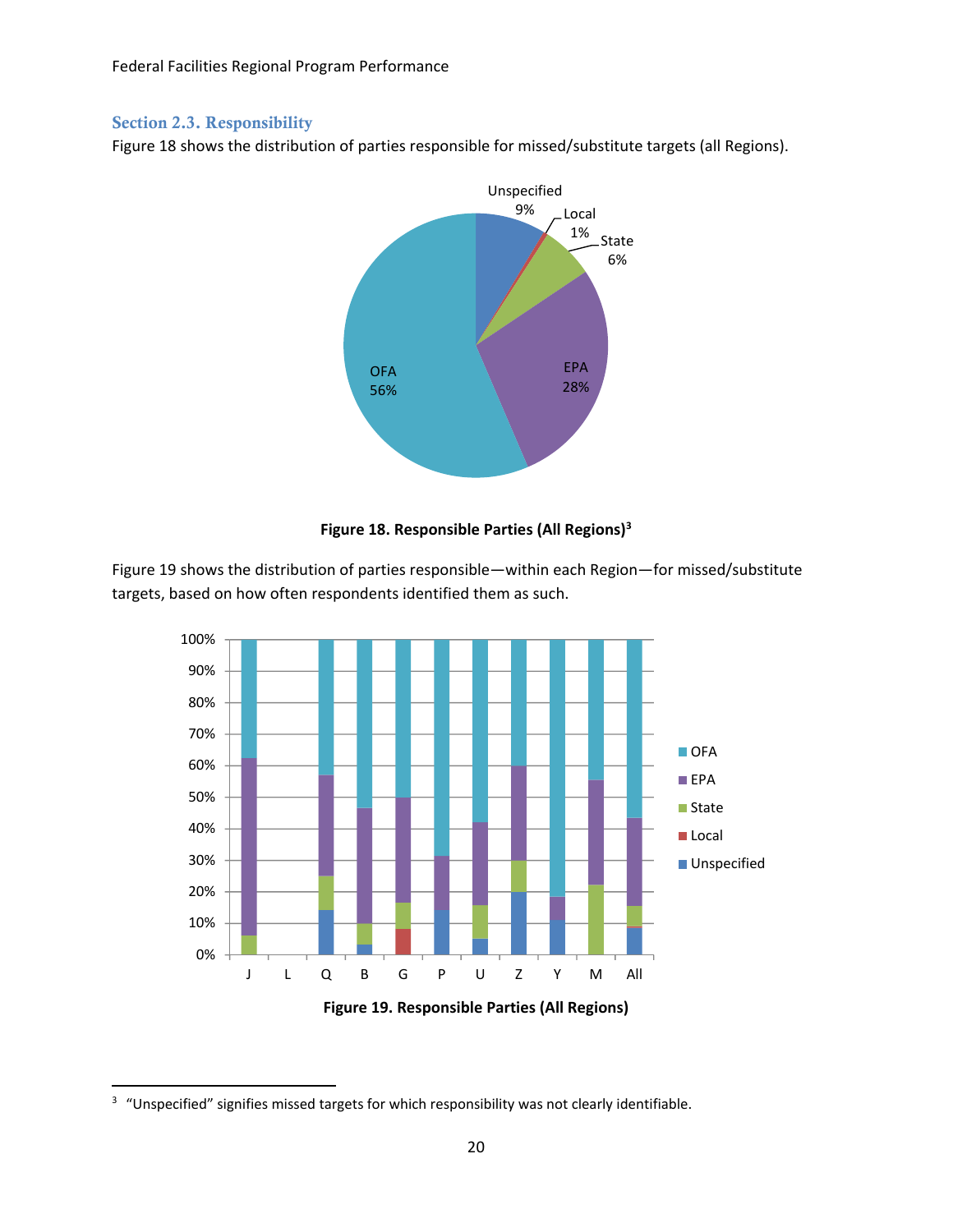#### Part III. Appendices

# Appendix A. Weighting Data

Table 5 displays weighted performance by each Region's share of remaining Non‐CCs, FTEs *spent* in 2013, and Total Accomplishments (2005‐2013).

| <b>Region</b> | # of<br><b>NPL</b><br><b>Sites</b> | #<br><b>NPL</b><br>Non-<br>cc | <b>Weighting</b><br>Factor / %<br><b>of</b><br><b>Remaining</b><br><b>Non-CC</b> | <b>Full-Time</b><br><b>Equivalent</b><br>(FTE) | <b>Weighting</b><br>Factor / %<br>of FTE | <b>Total</b><br><b>Accomp</b> | % Total<br><b>Accomp</b> | % Met  |
|---------------|------------------------------------|-------------------------------|----------------------------------------------------------------------------------|------------------------------------------------|------------------------------------------|-------------------------------|--------------------------|--------|
| J             | 10                                 | 3                             | 2.9%                                                                             | 5.19                                           | 5.4%                                     | 66                            | 2.6%                     | 69.7%  |
|               | 15                                 | 8                             | 7.8%                                                                             | 8.1                                            | 8.4%                                     | 167                           | 6.6%                     | 100.0% |
| Q             | 14                                 | 10                            | 9.8%                                                                             | 6.58                                           | 6.9%                                     | 189                           | 7.5%                     | 61.7%  |
| B             | 30                                 | 10                            | 9.8%                                                                             | 13.41                                          | 14.0%                                    | 172                           | 6.8%                     | 64.2%  |
| G             | 31                                 | 20                            | 19.6%                                                                            | 18.76                                          | 19.6%                                    | 445                           | 17.6%                    | 88.3%  |
| P             | 31                                 | 25                            | 24.5%                                                                            | 16.28                                          | 17.0%                                    | 592                           | 23.4%                    | 72.9%  |
| U             | 19                                 | 14                            | 13.7%                                                                            | 12.69                                          | 13.2%                                    | 623                           | 24.6%                    | 82.8%  |
| Z             | 10                                 | 6                             | 5.9%                                                                             | 7.45                                           | 7.8%                                     | 159                           | 6.3%                     | 77.8%  |
| Υ             | 8                                  | $\overline{2}$                | 2.0%                                                                             | 3.27                                           | 3.4%                                     | 51                            | 2.0%                     | 56.8%  |
| M             | 6                                  | 4                             | 3.9%                                                                             | 4.19                                           | 4.4%                                     | 66                            | 2.6%                     | 88.2%  |
| Total:        | 174                                | 102                           |                                                                                  | 95.92                                          |                                          | 2,530                         |                          |        |

**Table 5. NPL Weighting Based on the Number of NPL Sites, Non‐Construction Completion Sites, and Full‐Time Equivalents Spent in 2013**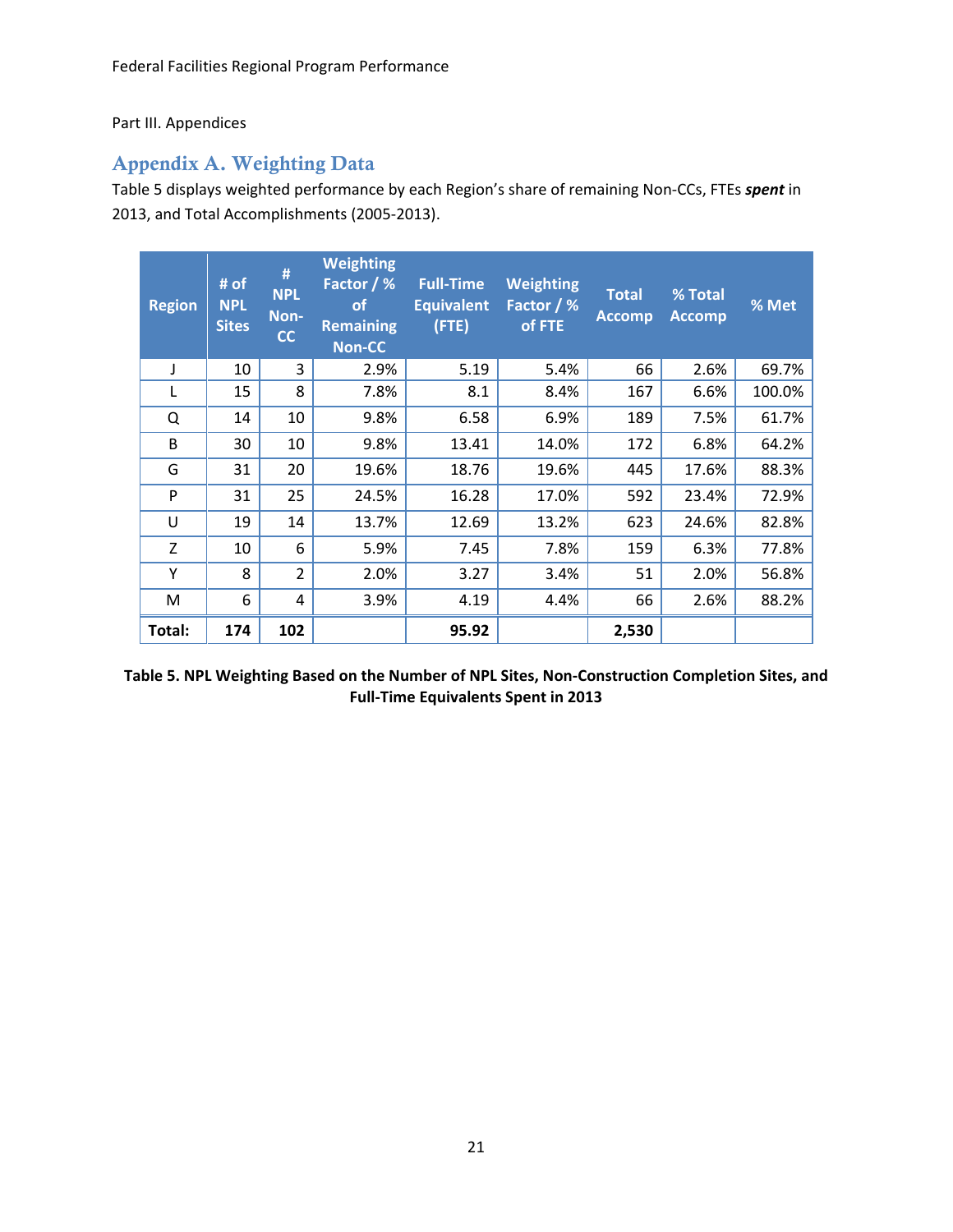Table 6 displays weighted performance by each Region's share of remaining Non‐CCs, FTEs *given* in 2013, and Total Accomplishments (2005‐2013).

| <b>Region</b> | # of<br><b>NPL</b><br><b>Sites</b> | #<br><b>NPL</b><br>Non-<br>cc | <b>Weighting</b><br>Factor / %<br><b>of</b><br><b>Remaining</b><br><b>Non-CC</b> | <b>Full-Time</b><br><b>Equivalent</b><br>$($ FTE $)$ | <b>Weighting</b><br>Factor / %<br>of FTE | <b>Total</b><br><b>Accomp</b> | % Total<br><b>Accomp</b> | % Met  |
|---------------|------------------------------------|-------------------------------|----------------------------------------------------------------------------------|------------------------------------------------------|------------------------------------------|-------------------------------|--------------------------|--------|
|               | 10                                 | 3                             | 2.9%                                                                             | 4.3                                                  | 4.2%                                     | 66                            | 2.6%                     | 69.7%  |
|               | 15                                 | 8                             | 7.8%                                                                             | 8.1                                                  | 7.9%                                     | 167                           | 6.6%                     | 100.0% |
| Q             | 14                                 | 10                            | 9.8%                                                                             | 7.2                                                  | 7.0%                                     | 189                           | 7.5%                     | 61.7%  |
| B             | 30                                 | 10                            | 9.8%                                                                             | 16.2                                                 | 15.7%                                    | 172                           | 6.8%                     | 64.2%  |
| G             | 31                                 | 20                            | 19.6%                                                                            | 20                                                   | 19.4%                                    | 445                           | 17.6%                    | 88.3%  |
| P             | 31                                 | 25                            | 24.5%                                                                            | 14.4                                                 | 14.0%                                    | 592                           | 23.4%                    | 72.9%  |
| U             | 19                                 | 14                            | 13.7%                                                                            | 16.4                                                 | 15.9%                                    | 623                           | 24.6%                    | 82.8%  |
| Z             | 10                                 | 6                             | 5.9%                                                                             | 7.5                                                  | 7.3%                                     | 159                           | 6.3%                     | 77.8%  |
| Y             | 8                                  | $\overline{2}$                | 2.0%                                                                             | 3.8                                                  | 3.7%                                     | 51                            | 2.0%                     | 56.8%  |
| М             | 6                                  | 4                             | 3.9%                                                                             | 5.1                                                  | 5.0%                                     | 66                            | 2.6%                     | 88.2%  |
| Total:        | 174                                | 102                           |                                                                                  | 103.0                                                |                                          | 2,530                         |                          |        |

**Table 6. NPL Weighting Based on the Number of NPL Sites, Non‐Construction Completion Sites, and Full‐Time Equivalents Given in 2013**